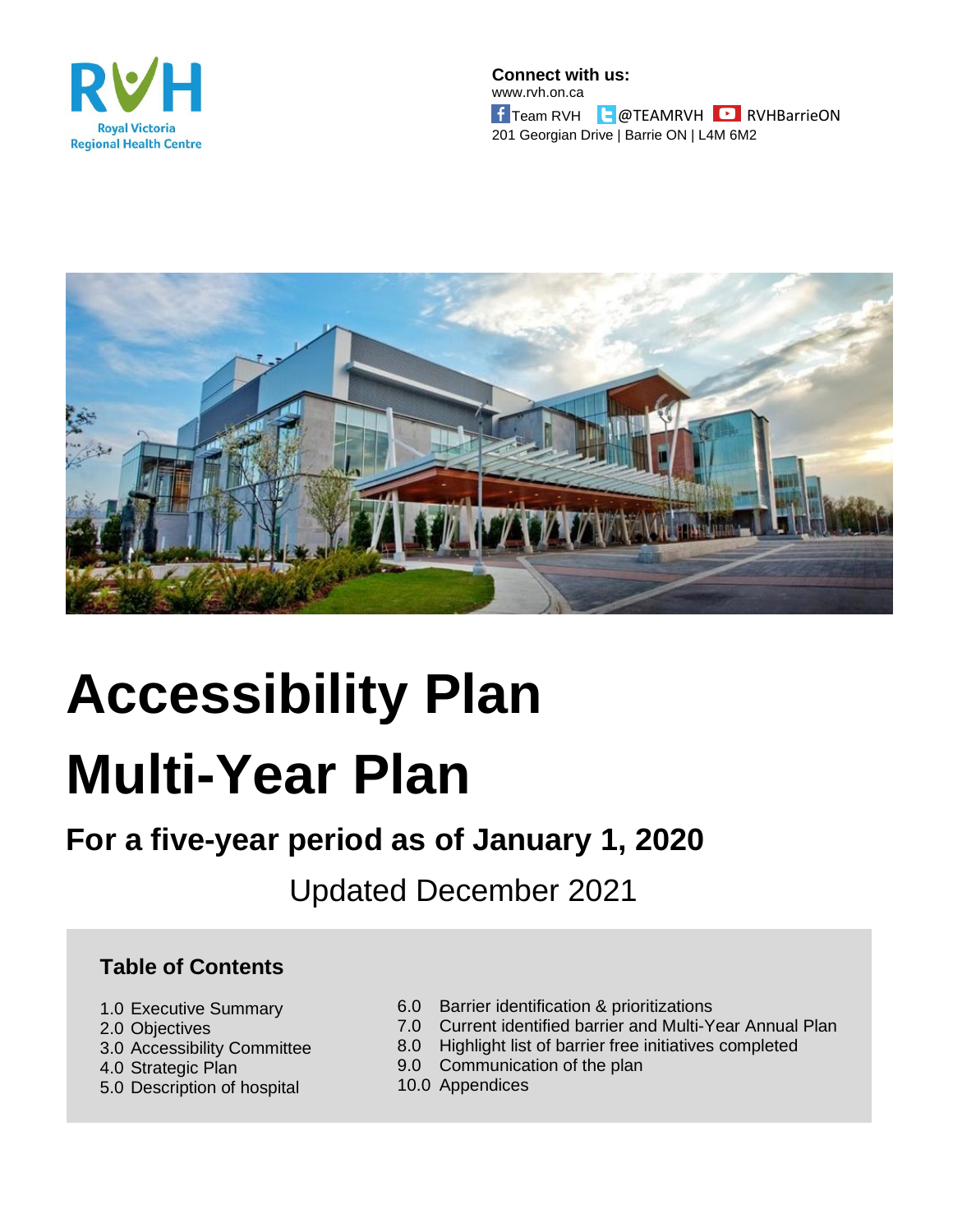#### **1.0 Executive Summary**

The purpose of the Accessibility for Ontarians with Disabilities Act, 2005 (AODA) is to improve opportunities for people with disabilities and to provide for their involvement in the identification, removal and prevention of barriers to their full participation. To this end, the AODA requires each hospital to prepare an annual Accessibility Plan; to consult with persons with disabilities in the preparation of this plan; and to make the plan public.

Ontario Regulation 429/07 Accessibility Standards for Customer Service came into effect in 2008, and Ontario Regulation 191/11, Integrated Accessibility Standards became law in 2011 and included standards for information and communication, employment, and transportation.

This annual update to the multi-year Accessibility Plan for 2020-2024 has been prepared and reviewed by the Royal Victoria Regional Health Centre (RVH) Accessibility Committee.

The plan has been approved by RVH Senior Leadership Team and describes:

- Barriers identified and completed by RVH in the past
- New barriers identified to date
- The measures that RVH will undertake during to address prioritized barriers

The purpose of this plan is to identify, remove and prevent barriers for people with disabilities who live, work in, or use the facilities and services of RVH, including patients and their family members, staff, healthcare practitioners, volunteers and members of the community.

The Accessibility Committee has identified many barriers to persons with disabilities with a focus on meeting current standards and best practices related to removing barriers to accessing RVH. The plan is to make the family and patient journey accessible from the arriving on the RVH grounds, parking, and travel to the building entrances and internal accessibility.

While the COVID-19 response has diverted time and effort away from directly addressing identified barriers, our organizational culture strongly supports accessibility at RVH and every effort is made to support care that is accessible for patients and staff.

#### **2.0 Objectives**

RVH is committed to:

- Providing safe, quality services to all patients and their family members and members of the community with disabilities by improving access to health centre facilities, policies, programs, practices and services for patients and their family members
- Engaging patients, staff, professional staff, students, volunteers and members in the development and review of its annual Accessibility Plan

This plan includes the following objectives:

- Describe the process by which RVH will identify, address and prevent barriers to people with disabilities
- Review efforts at RVH to address and prevent barriers to people with disabilities over the past year
- Describe measures RVH will take in the coming years to identify, address and prevent barriers to people with disabilities
- Describe how RVH will make this Accessibility Plan available to the public

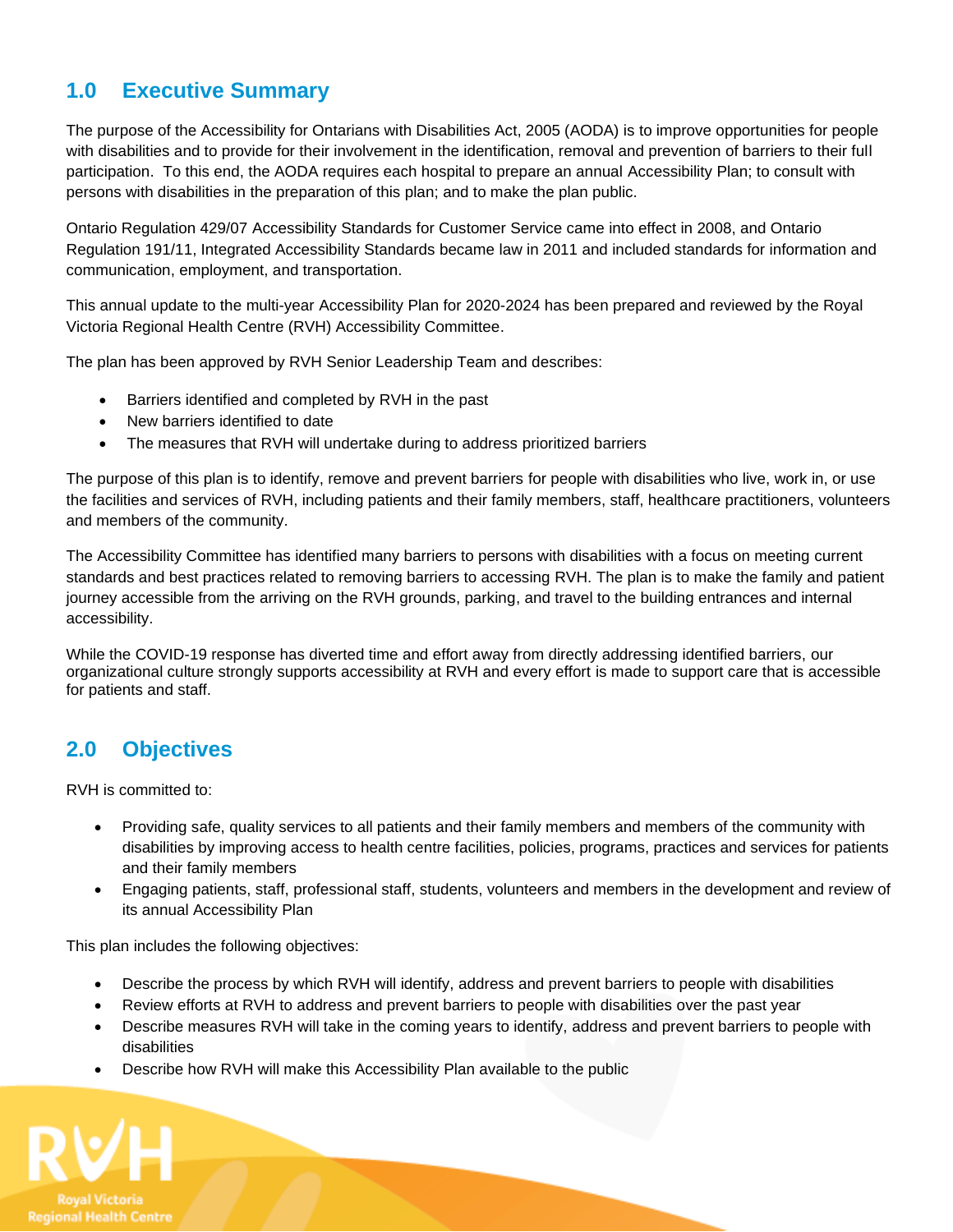## **3.0 Accessibility Committee 2021**

| <b>Last Name</b> | <b>First Name</b> | <b>Title</b>                        | <b>Department</b>                      |
|------------------|-------------------|-------------------------------------|----------------------------------------|
| Barner           | Wendy             | Director (Committee Chair)          | Capital Planning and Redevelopment     |
| <b>Biggs</b>     | Dwight            | Leader, Pastoral                    | <b>Spiritual Care</b>                  |
| Laarakkers       | Tanya             | Coordinator                         | Organizational Development             |
| Burke-Joraszik   | Rhonda            | Speech-Language<br>Pathologist      | <b>Children's Development Services</b> |
| Clark            | Cathy             | <b>Director</b>                     | Safety, Security & Occupational Health |
| Cocking          | Jane              | Manager                             | <b>Corporate Communications</b>        |
| Golding          | Jon               | <b>Hearing Instrument Dispenser</b> | Speech and Hearing                     |
| Guirguis         | David             | Manager                             | <b>Business Development Office</b>     |
| Hart             | Ross              | Manager                             | <b>Canadian Hearing Society</b>        |
| <b>Bell</b>      | Andrew            | Manager                             | <b>Emergency Management</b>            |
| Jennett          | John              | Coordinator                         | <b>Quality and Risk</b>                |
| <b>Mayes</b>     | Martha            | Manager                             | <b>Central Outpatient Registration</b> |
| McCrae           | Kelly             | Manager                             | Interprofessional Practice             |
| Cooke            | <b>Brittany</b>   | Supervisor                          | <b>Volunteer Resources</b>             |
| Thompson         | Troy              | Manager                             | <b>Facilities</b>                      |
| Vacant           | --                |                                     | Patient, Family Advisory Committee     |
| Vacant           | --                |                                     | <b>Human Resources</b>                 |
| Vacant           |                   |                                     | <b>Information Technology Services</b> |

#### **4.0 Strategic Plan**

**Vision** Make each life better. Together

#### **Mission**

Exceptional care is our passion. People are our inspiration. Safety is our promise.

#### **Values**

Work Together, Respect All, Think Big, Own It, CARE

**WORK TOGETHER RESPECT ALL THINK BIG OWN IT CARE** 

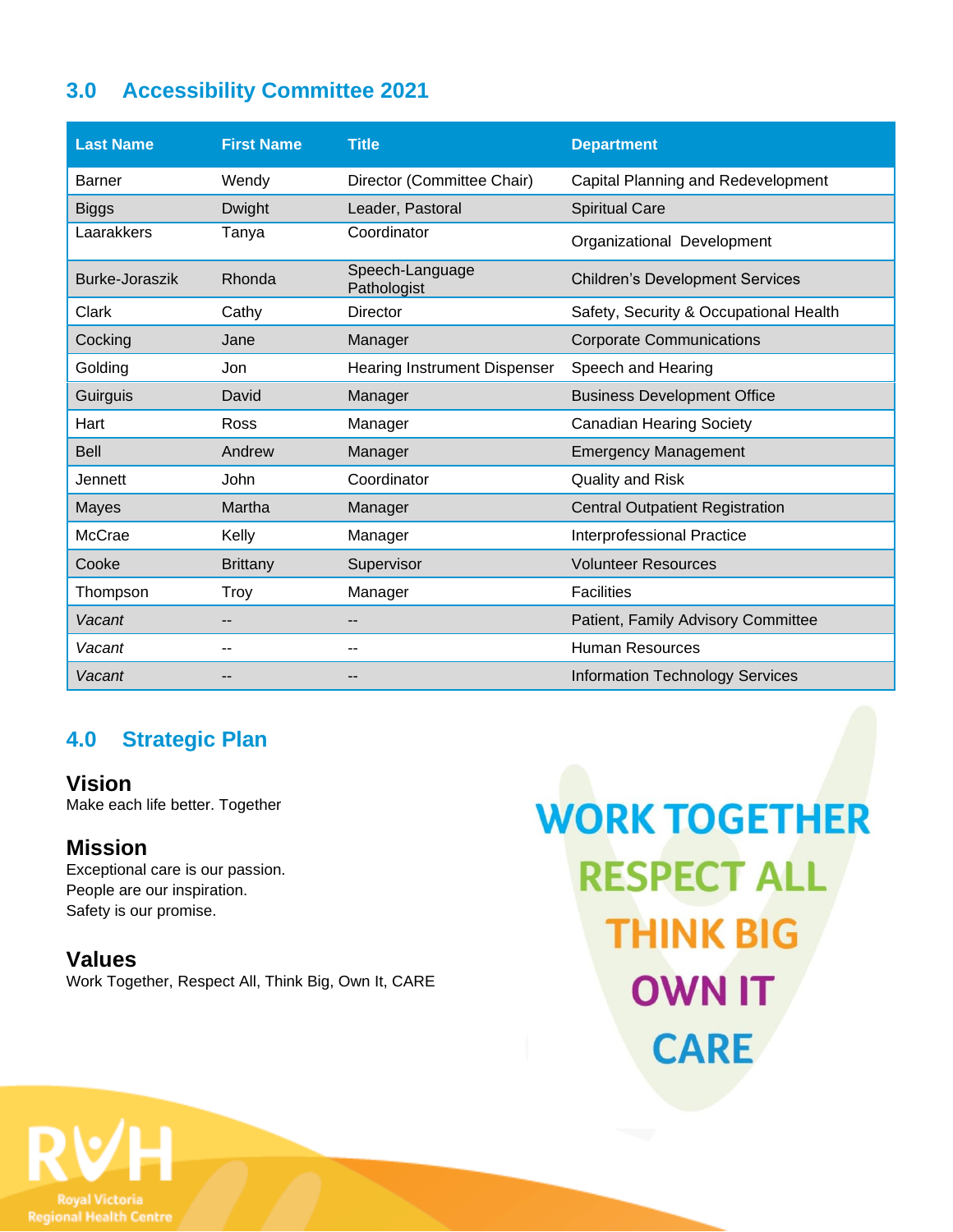

#### *MY CARE*

Patients and their families are at the centre of RVH's strategic plan. It is a plan rooted in the belief that every patient will have the best possible experience in our health centre. It is a philosophy we call "*MY CARE*" and it's this focus on patient and their families that drives our entire plan.

#### **What is** *MY CARE?*

RVH will ensure your CARE is the best, safest and centered on you. Our *MY CARE* philosophy means we will think THING BIG and exceed your expectations. We will treat you and your loved ones with courtesy, dignity and RESPECT, while being responsive to your unique circumstances and cultural needs. We want you to be a partner in your care. We will listen carefully to you and keep you informed about your condition and treatment, so together, we can make the best decisions. We will WORK TOGETHER to coordinate your care – inside and outside our facility – and we will OWN our decision and behaviours. Our unwavering focus will enable us to - Make each life better. Together.

#### **Focus on** *MY CARE*

- Provide the best patient care experience
- Ensure patients receive timely care in the most appropriate setting
- Build partnerships to improve the health system and create a healthier community

#### **Drive Clinical Excellence**

- Champion a culture of quality and safety
- Address overcrowding and meet the needs of our growing region
- Optimize technology to make care more connected, timely, accessible and safe
- Encourage community investment in the right spaces, tools and technology
- Use every healthcare dollar wisely and advocate for appropriate funding

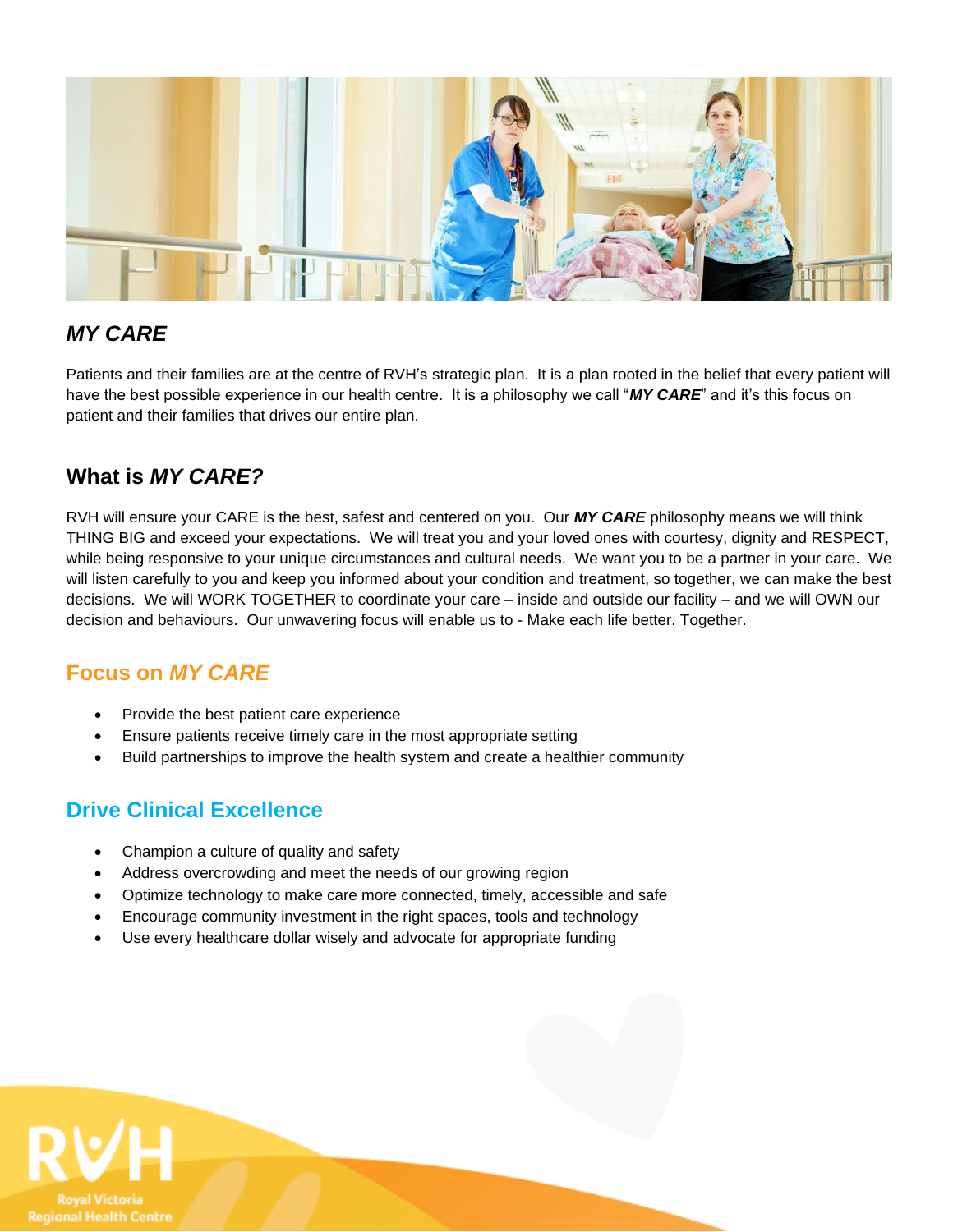

#### **Value People**

- Hear all voices and perspectives
- Support a culture of equity and inclusion that is violence-free and where people feel safe and valued
- Retain, develop and attract the best and brightest people who reflect RVH's *MY CARE* values

#### **Accelerate Teaching and Research**

- Maintain a strong commitment to learning and development
- Promote innovation and enhance patient care by harnessing TEAM RVH's knowledge and expertise
- As a community-based academic leader, attract, train and retain exceptional learners

#### **5.0 Description of Health Centre**

RVH is a regional health centre in Barrie, Ontario, located 80 kilometers north of Toronto. As the largest hospital in the region of Simcoe Muskoka, RVH's team of over 442 physicians, 3,096 employees and 550 volunteers provide exceptional care and specialty services to almost half a million residents, including regional programs for advanced cardiac care, renal care, cancer care and stroke services, as well as orthopedics, intensive care, mental health and interventional radiology. RVH is focused on delivering high quality, safe care that puts patients and their families first.

RVH's \$450 million expansion, which opened in 2012, doubled the size of the existing hospital and includes:

- The Simcoe Muskoka Regional Cancer Centre
- 101 new inpatient beds, including a dedicated Cardiac Care Unit for critically ill cardiac patients
- The Emergency department tripled in size including a trauma unit, isolation ward and mental health crisis team
- Two new fully integrated Operating Rooms which are larger than existing suites for complex surgeries, bringing the total to 10 Operating Rooms
- Expansion space for two future patient care units
- Also, RVH completed construction of Rotary Place which includes Rotary House, a residential lodge for cancer patients and their families who live outside of Barrie

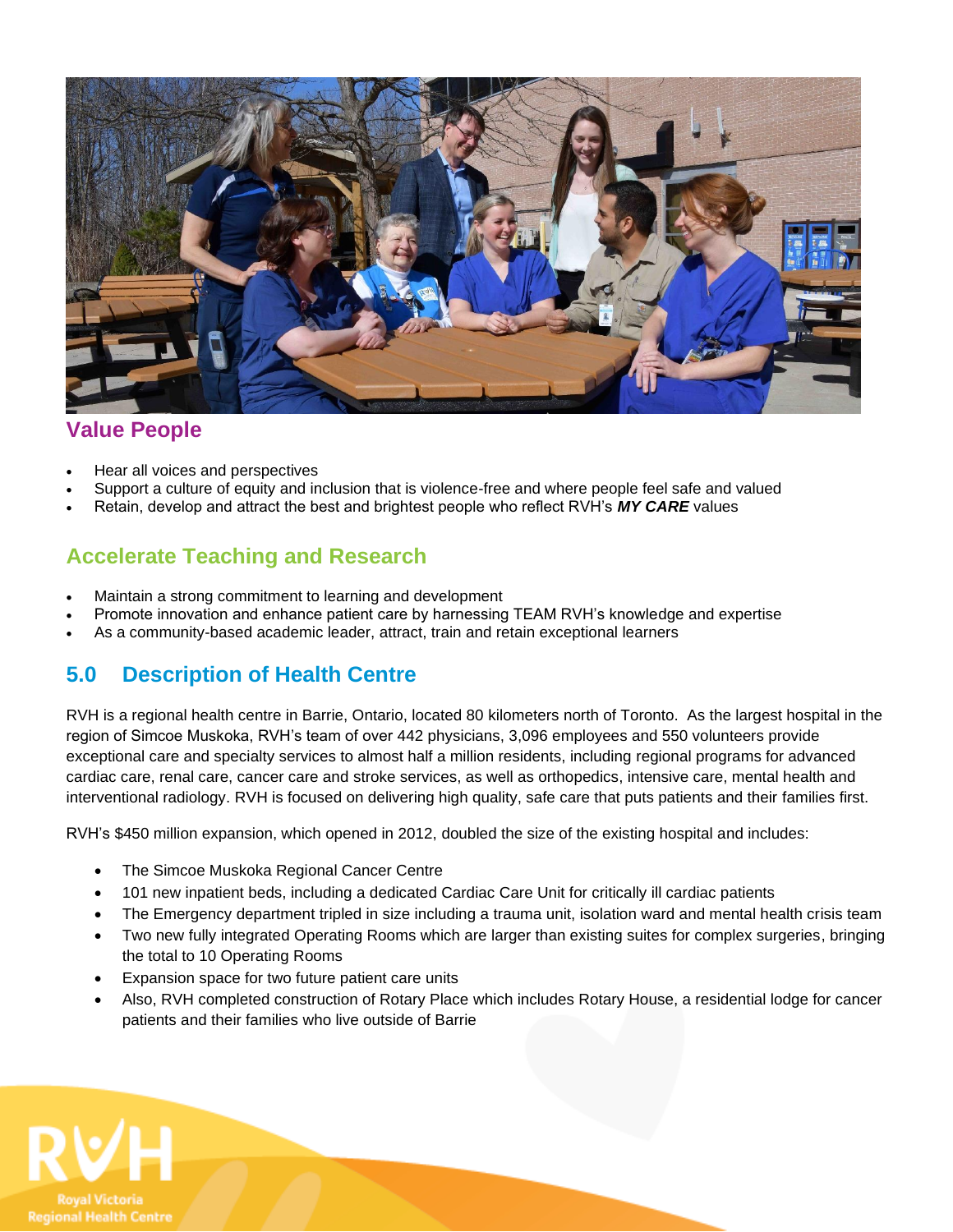Since the expansion, RVH has added the following:

- New 40 Bed Transitional Care Unit in 2017
- New regional Child and Youth Mental Health program in 2017
- New regional heart program, including a Cardiac Intervention Unit, in 2018
- Regional Renal Hub designation in 2018
- A fourth LINAC unit for Radiation Treatment in 2019
- Health and Wellness Clinics at the Rizzardo Health and Wellness Centre in Innisfil in 2019
- Construction of a temporary Regional Pandemic Response Unit in 2020
- Refresh of a former inpatient unit, that was being used as office and meeting space, to patient beds in 2020



RVH has embarked on a Master Plan that works to outlines RVH's 20-year graduated infrastructure plan based on a two-campus, integrated model and it is a plan driven by explosive population growth. The Master Plan seeks to double RVH again in size and add a new South Campus with a vision for One System, Two Sites. The work done for this planning is developed with community consultation, data analysis and detailed planning, has is supported by the RVH's Board of Directors. The plan was formally submitted to the Ministry of Health, Health Capital Investment Branch in January 2020. In October 2021, RVH announced the selection of the future site of a new South Campus in Innsifil, ON.

RVH officially launched an emergency pandemic response on March 17, 2020 in response to the spread of COVID-19. Efforts have included numerous changes to normal operations that were in place pre-COVID-19, including modifications to entrances, implementing screening processes, and adding overflow waiting, and also included adding inpatient capacity by fitting out temporary in-centre surge spaces and constructing a 70-bed field hospital Pandemic Response Unit. As part of our COVID-19 response, any modifications to space were completed according to accessibility requirements.

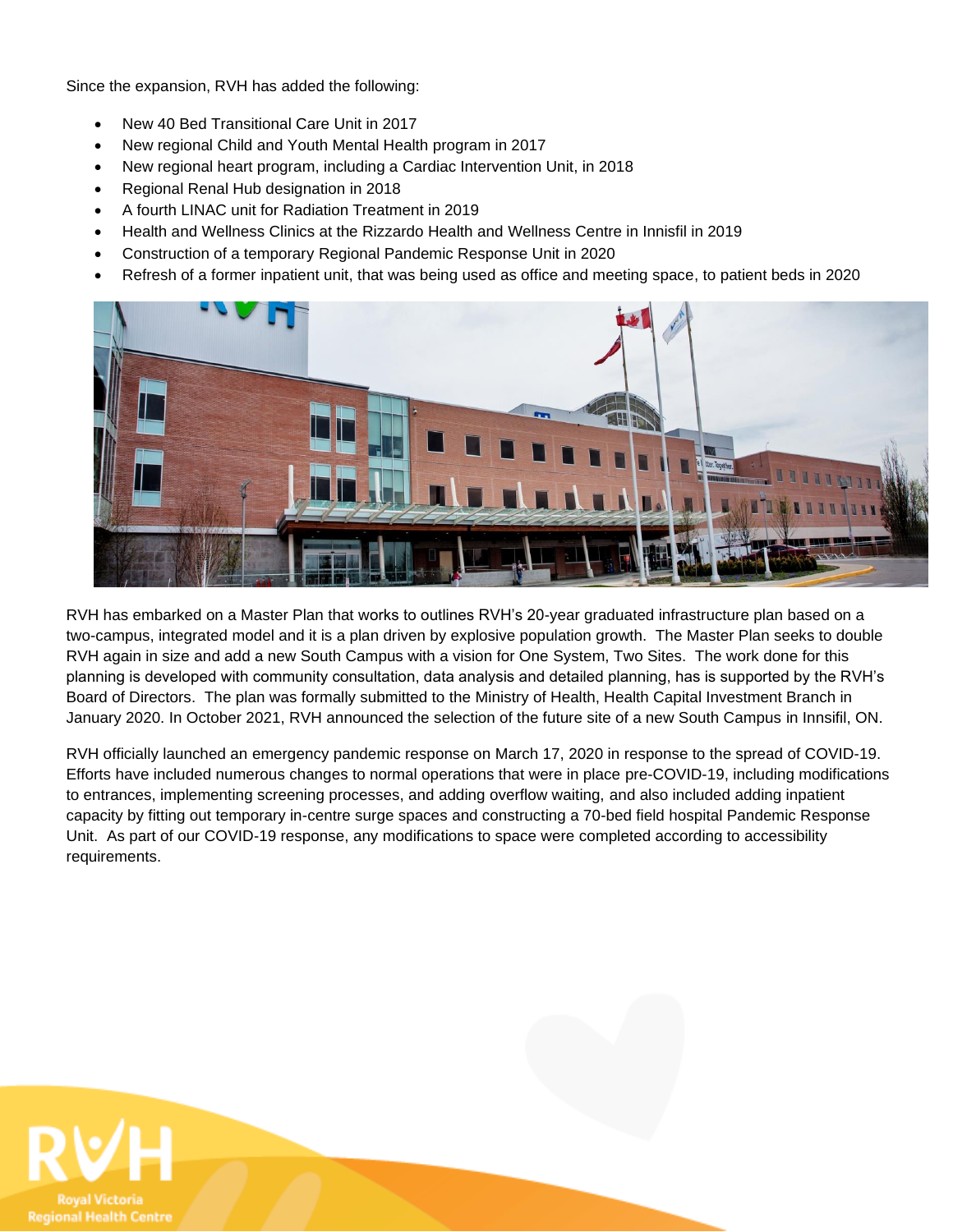#### **6.0 Barrier Identification & Prioritization**

The plan establishes a process by which RVH will identify, quantify, prevent or remove barriers to people with disabilities.

#### **Barrier Identification**

These barriers can be categorized as follows:

- Physical / Architectural
- Informational / Communicational
- Attitudinal
- Technological
- Policies and practice

Methods to identify, track and address barriers include:

- Identification of potential accessibility issues by the Patient, Family & Experience Office through the incident Safety Learning System (SLS) reporting software module
- Feedback from volunteer resources, parking, security and business development services
- Interactive feedback with public/community via RVH website [www.rvh.on.ca](http://www.rvh.on.ca/)
- Facility audits conducted by members of the Accessibility committee
- Feedback from human resources team, staff and professional staff.

#### **Barrier Prioritization**

Process to be used in assisting the prioritization of each identifiable barrier includes:

- Review of legislated requirements
- Stakeholder feedback
- Assessment of the population affected by the barrier
- Risk assessment posed by barrier
- Practicality of a solution to be implemented
- "Work around" to avoid barrier
- Available resources/capacity assessment (cost/construction/phasing/timing)
- Coordination with other renovation projects and communication at RVH's Space Planning Committee

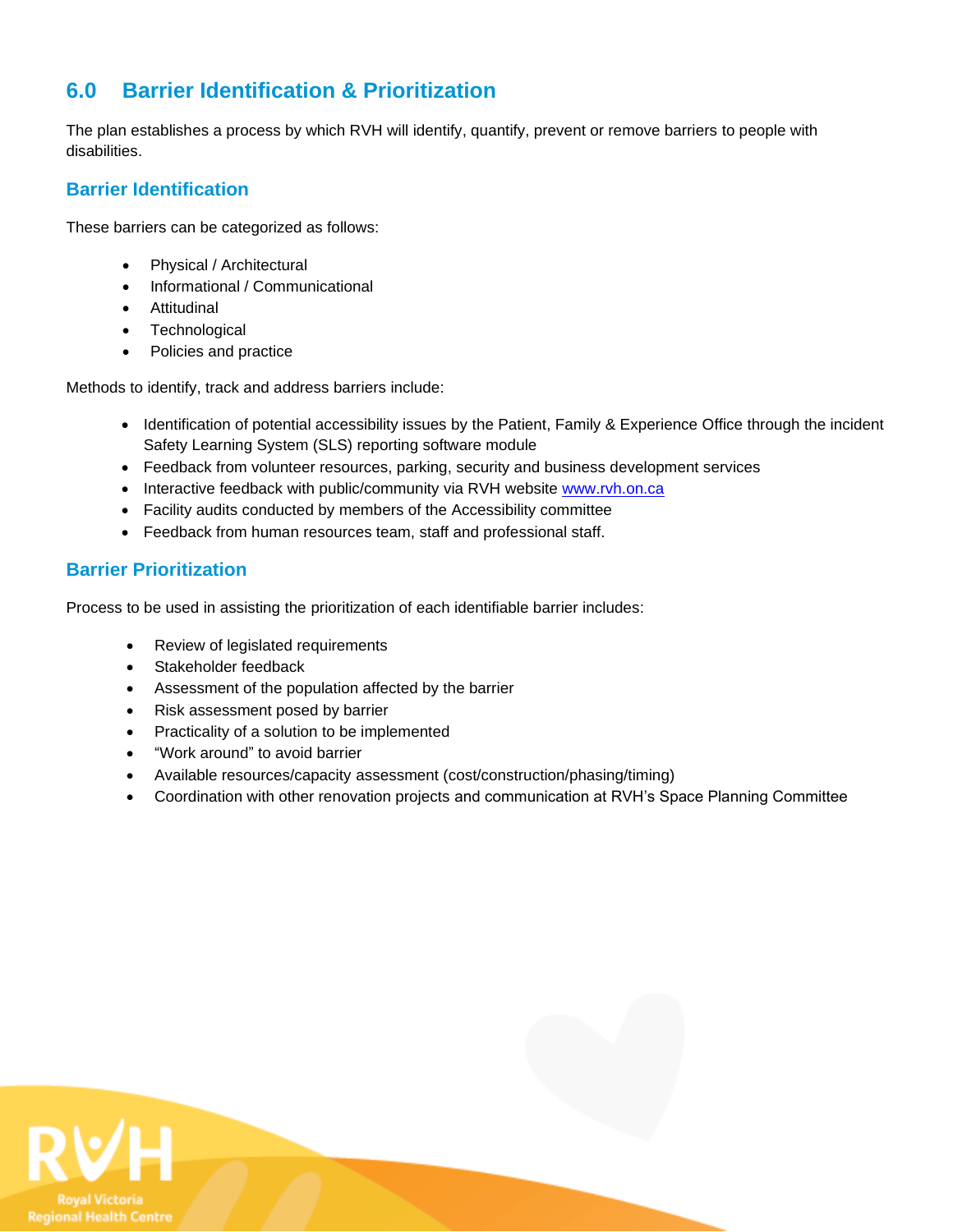# **7.0 Current Identified Barriers and Multi-Year Annual Plan (MYAP)**

This identifies the list of current barrier by type and proposed resolution to remove each barrier:

| <b>Type of Barrier</b>   | <b>Description</b>                                                                                                              | <b>Resolution</b>                                                                                                       | <b>Timeline 2020-2025</b>                                                                                                                                                         |
|--------------------------|---------------------------------------------------------------------------------------------------------------------------------|-------------------------------------------------------------------------------------------------------------------------|-----------------------------------------------------------------------------------------------------------------------------------------------------------------------------------|
| <b>7.1 Communication</b> | Lack of visual alert to<br>fire alarm in original<br>building                                                                   | Visual alert to be installed<br>that would function during<br>a fire alarm                                              | New facility has strobe lights<br>interconnected with fire alarm<br>(F/A) system. Visual alarms are<br>updated as spaces are<br>renovated.                                        |
| <b>7.2 Communication</b> | Missing or lack of<br>wayfinding for<br>accessible facilities                                                                   | Update signage in areas<br>identified as under<br>serviced                                                              | Annual signage review process to<br>include updating or adding<br>required signage 2020-2024.                                                                                     |
| 7.3 Physical             | Public washrooms<br>without power assisted<br>doors                                                                             | Prepare a multi-year plan<br>to install power operator<br>on an annual basis                                            | Some washrooms have been<br>addressed as part of other<br>improvements:<br>Audit of all washrooms deferred<br>to 2021/22.                                                         |
| 7.4 Physical             | Public washrooms<br>have manual flush<br>valve mounted<br>perpendicular to wall<br>behind toilet                                | Retrofit water closets with<br>automatic flush valve                                                                    | Some washrooms have been<br>addressed as part of other<br>improvements:<br>Audit of all washrooms deferred<br>to 2021/22.                                                         |
| 7.5 Physical             | Public washrooms<br>coat hooks in original<br>building public<br>washrooms are<br>mounted too high                              | Itemize list of rooms and<br>place work orders to lower<br>the hooks to compliance<br>height                            | Audit of all washrooms deferred<br>to 2021, and include in routine<br>maintenance work plan 2021/22                                                                               |
| 7.6 Physical             | Public washrooms tilt<br>mirrors in original<br>building barrier free<br>washrooms are<br>missing.                              | When planning updates to<br>public washrooms                                                                            | Audit of all washrooms deferred<br>to 2021 and include into annual<br>space planning budget to allocate<br>funding for accessibility projects<br>commencing with fiscal 2021/22.  |
| 7.7 Physical             | Knee space for public<br>when at central<br>registration stations                                                               | Plan for accessible<br>modular furniture.                                                                               | Make revisions when<br>departments are located to it final<br>location that aligns with long<br>range Master Planning.                                                            |
| 7.8 Physical             | Crosswalks and<br>sidewalks built before<br>2012 do not meet the<br>current requirements<br>for the Design of<br>Public spaces. | Some improvements have<br>been made as parking<br>areas are resurfaced.<br>Improve accessibility of<br>public pathways. | Following the recommendations<br>of Parking & Exterior Accessibility<br>Review Report (Hanson + Jung,<br>2017), continue to make phased<br>improvements throughout 2020-<br>2024. |

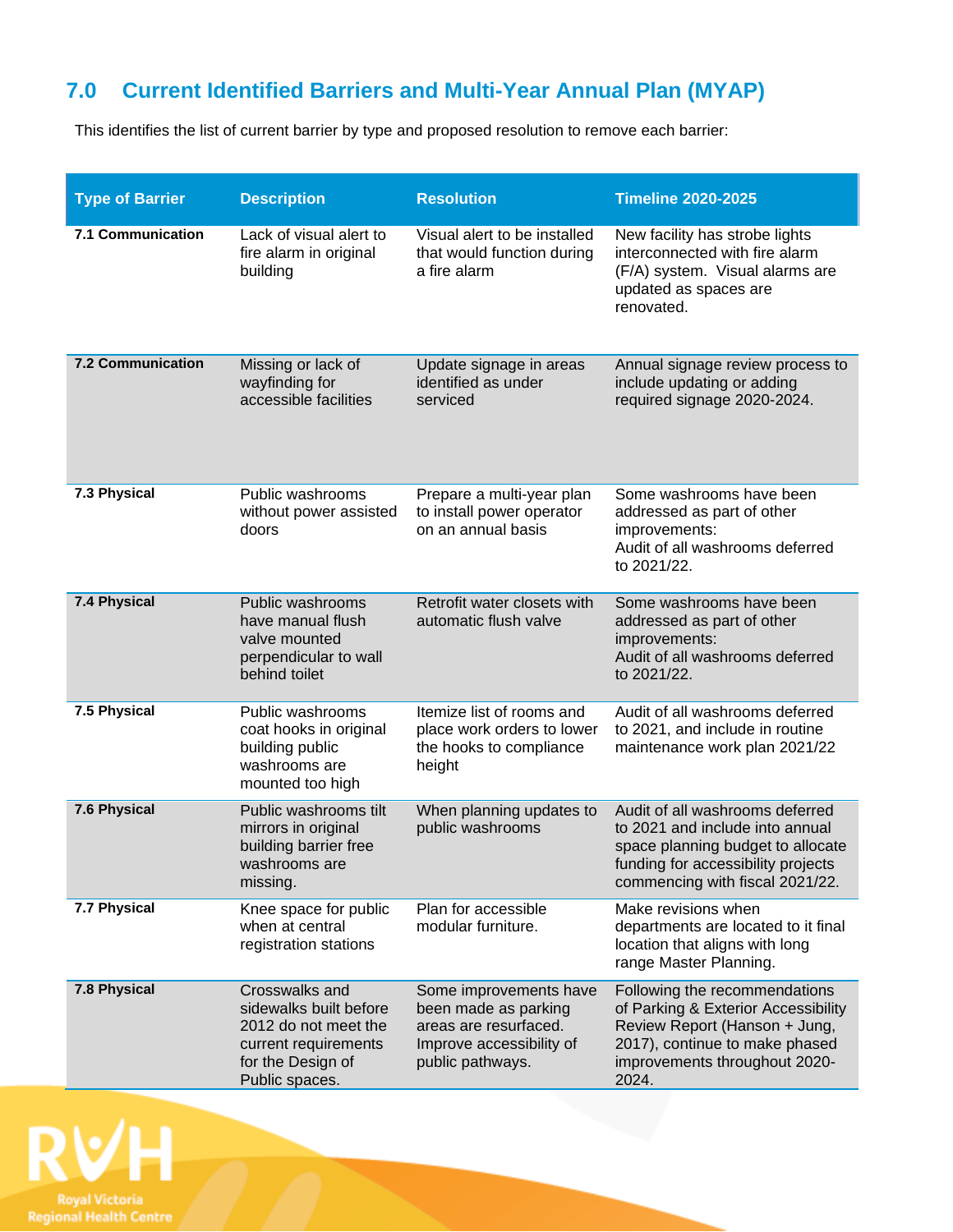This identifies the list of current barrier by type and proposed resolution to remove each barrier:

| <b>Type of Barrier</b>    | <b>Description</b>                                                                                                   | <b>Resolution</b>                                                                                                                      | <b>Timeline 2020-2025</b>                                                                                                               |
|---------------------------|----------------------------------------------------------------------------------------------------------------------|----------------------------------------------------------------------------------------------------------------------------------------|-----------------------------------------------------------------------------------------------------------------------------------------|
| 7.9 Facility              | Provide textural or<br>bright colour changes<br>at floor levels                                                      | Notice or rumble strips to<br>identify stairs or change in<br>floor. Contrasting floor<br>signage for visual cues for<br>colour blind. | Review as part of Master<br>Planning and include upgrades in<br>2020-2025 that align with long<br>range Master Planning.                |
| 7.10 Physical             | <b>Offsite Dialysis</b><br>washrooms, clinic<br>space, reception desk<br>and power operators<br>are not barrier free | Identified locations and<br>commence prioritization<br>plan for upgrades                                                               | Review as part of Master<br>Planning and align upgrades with<br>corporate direction for 2020-2024.                                      |
| 7.11 Physical             | <b>Addictions and Detox</b><br>lacks elevator access<br>from lower level to<br>main floor                            | Determine facilities' future<br>use and determine if<br>spaces will be clinically<br>linked                                            | Review as part of Master<br>Planning and align upgrades with<br>corporate direction for 2020-2024.                                      |
| <b>7.12 Communication</b> | No Teletypewriter<br>(TTY) service in<br><b>Addictions and Detox</b><br>or off-site Dialysis                         | A TTY phone or pay phone<br>needs to be installed.                                                                                     | Review orientation for staff to<br>alternative to TTY service for off-<br>site locations, for inclusion in<br>orientation and training. |

*End of list of Identified Barriers*

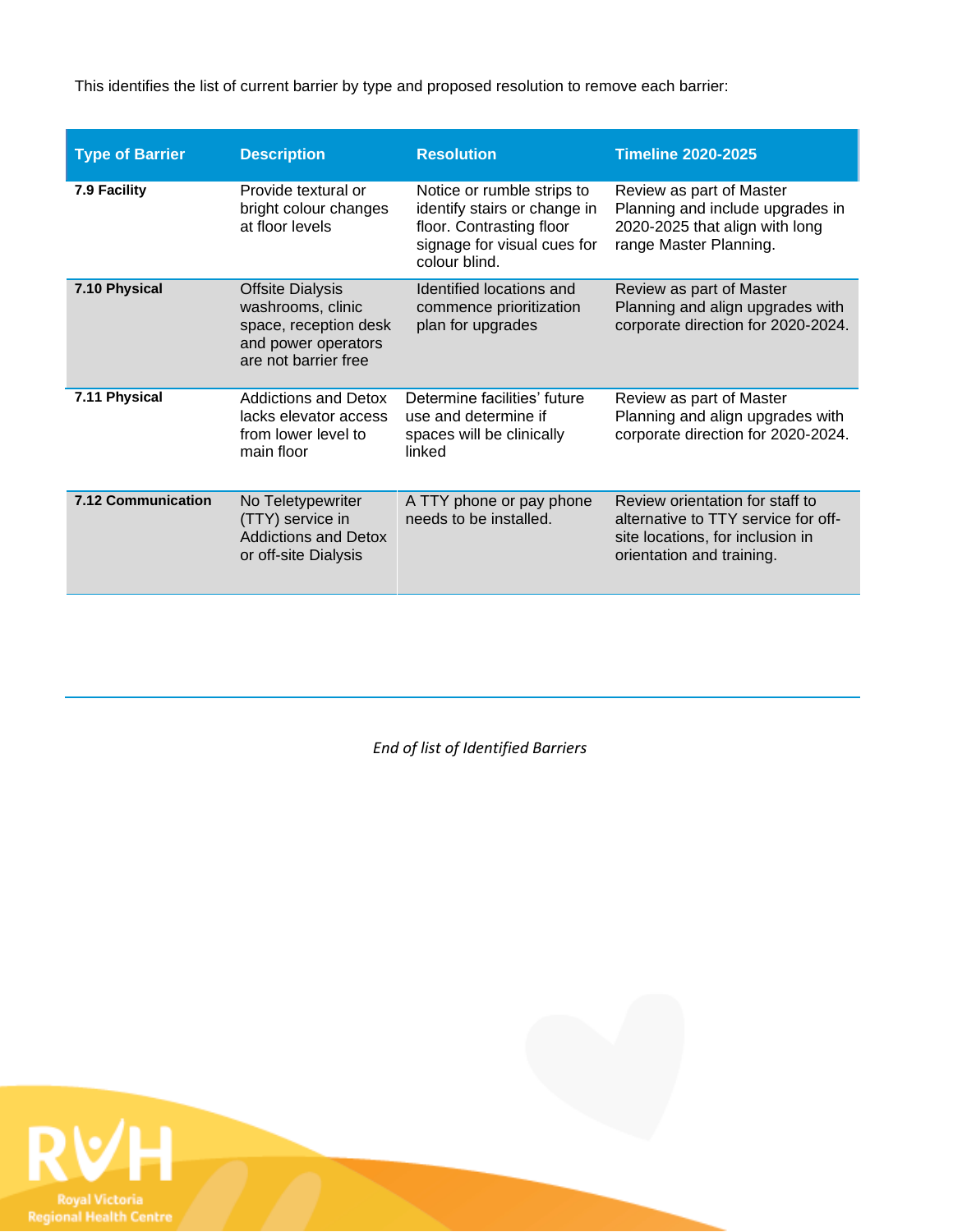# **8.0 Highlight list of barrier free initiatives completed**

This describes the barriers previously identified and completed by RVH:

| <b>Type of Barrier</b>     | <b>Description</b>                                                                                                                                             | <b>Action</b>                                                                                                                                                                                                |
|----------------------------|----------------------------------------------------------------------------------------------------------------------------------------------------------------|--------------------------------------------------------------------------------------------------------------------------------------------------------------------------------------------------------------|
| <b>8.1 Communication</b>   | Need for public information systems for way<br>finding for visual or hearing loss                                                                              | 2020 & 2021 - New electronic wayfinding<br>system uses new technologies to align<br>smart devices and RVH way finding app.                                                                                   |
| 8.2 Physical               | Addictions and Detox: Washrooms, shower,<br>kitchen space, sleep facility, reception are not<br>barrier free. Entrances lack power operators                   | 2020 & 2021 Upgrades to washrooms<br>made, and power operators added where<br>possible.                                                                                                                      |
| 8.3 Informational          | Addictions and Detox and off-site Dialysis has<br>an absence of wayfinding or updated signage<br>with braille or tactile                                       | 2021 Signs updated to current RVH<br>standard Addictions and Detox                                                                                                                                           |
| 8.4 Physical               | Crosswalks and sidewalks built before 2012<br>do not meet the current requirements for the<br>Design of Public spaces.                                         | 2020 - Minor improvements made at<br>pathways from parking to Georgian<br>Entrance to maintain accessibility.                                                                                                |
| <b>8.5 Communication</b>   | Lack of public information systems for way<br>finding for visual or hearing loss                                                                               | 2020 - Pilot version of wayfinding app with<br>visual and audible directions launched in<br>November 2020.                                                                                                   |
| <b>8.6 Communication</b>   | Television service does not offer closed<br>captioning for those with hearing loss in<br><b>Addictions and Detox</b>                                           | 2020 - New Televisions support closed<br>captioning                                                                                                                                                          |
| <b>8.7 Communication</b>   | No TTY service in Addictions and Detox or<br>off-site Dialysis                                                                                                 | 2020 - introduced alternate TTY relay<br>Service with Program Managers for trial                                                                                                                             |
| 8.8 Physical               | Current power operator buttons on doors are<br>worn and difficult to see. Replace with touch<br>free, illuminated button with large international<br>pictogram | 2019/2020 - RVH Facilities installed 300<br>auto operators throughout facility in<br>2018/19 and 2019/20                                                                                                     |
| 8.9 Physical               | Patient Entertainment System (PES) payment<br>kiosk too high for access                                                                                        | 2019 - PES upgraded in 2018/19, and<br>kiosks no longer required.                                                                                                                                            |
| 8.10 Physical              | Crosswalks and sidewalks built before 2012<br>do not meet the current requirements for the<br>Design of Public spaces.                                         | 2019 – Improvements to parking stalls<br>and pedestrian pathways made to North<br>Visitor and Rotary lots.<br>Addition of high contrast markings and<br>Tactile Walking Surface Indicators in<br>some areas. |
| 8.11 Policies and Practice | Maintaining adequate funding and project<br>priorities for barrier removals                                                                                    | Fiscal 2018/19, RVH approved dedicated<br>funding reserved for Accessibility projects<br>on an annual basis for following years.                                                                             |
| 8.12 Communication         | Public documents and communication written<br>in plain language and available in accessible<br>format                                                          | 2018/2019 Updates made to RVH website<br>on methods to access materials in an<br>accessible format                                                                                                           |
|                            |                                                                                                                                                                |                                                                                                                                                                                                              |

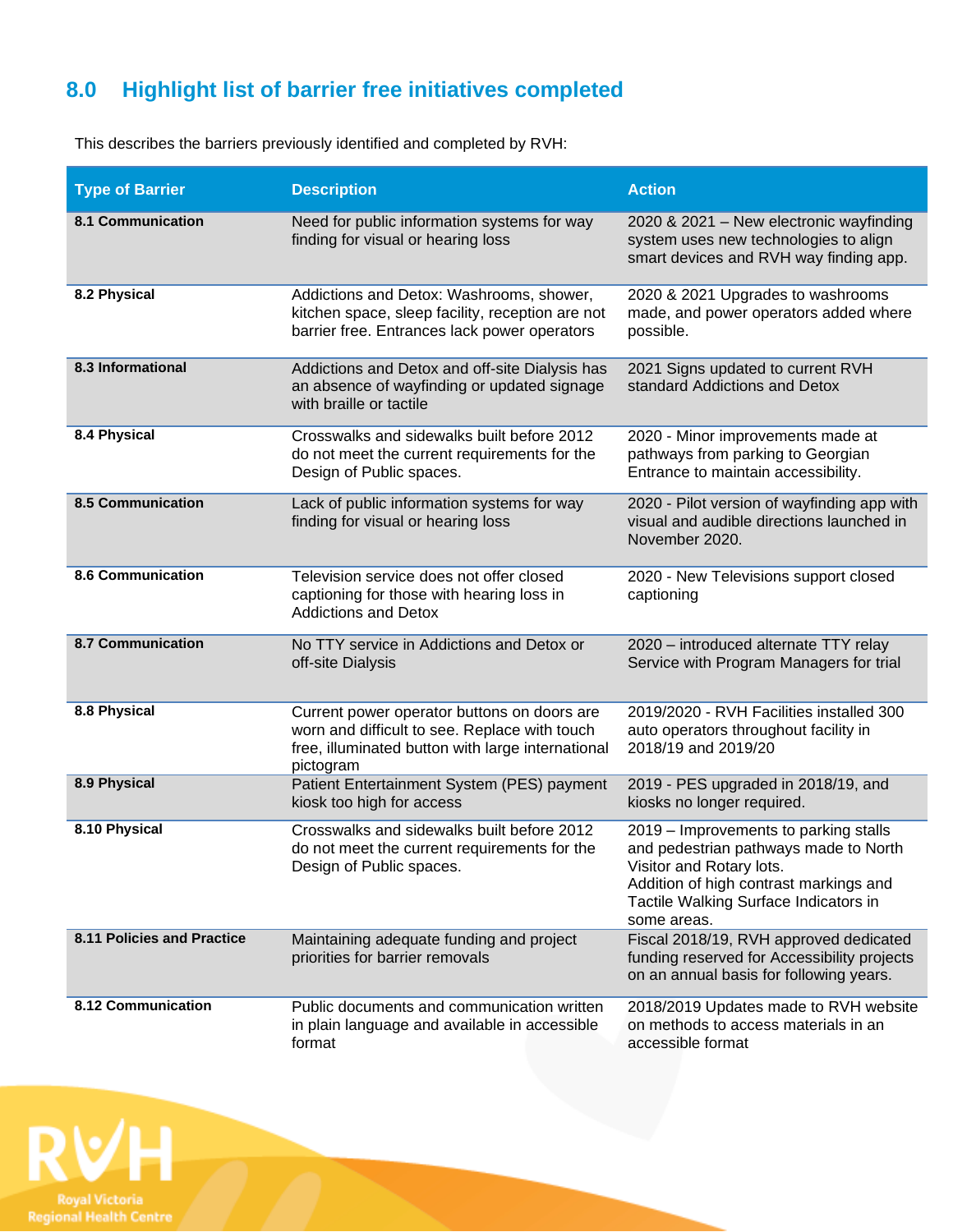This describes the barriers previously identified and completed by RVH:

| <b>Type of Barrier</b>    | <b>Description</b>                                                                                                                                                              | <b>Action</b>                                                                                                                                                                                                                                                                                                                                                             |
|---------------------------|---------------------------------------------------------------------------------------------------------------------------------------------------------------------------------|---------------------------------------------------------------------------------------------------------------------------------------------------------------------------------------------------------------------------------------------------------------------------------------------------------------------------------------------------------------------------|
| 8.13 Physical             | L3 Adult Mental Health Outpatient program<br>entrance too small for power wheelchairs.                                                                                          | 2018- Existing door and frame replace<br>with larger door equipped with a power<br>operator. Main entrance doors to Adult<br>Inpatient Program replaced with new<br>doors equipped with power operators                                                                                                                                                                   |
| 8.14 Physical             | L1 Simcoe Parking lot barrier free access was<br>difficult and paved surfaces were uneven to<br>permit safe travel.                                                             | 2018 - Resurfaced entire public parking<br>area including revamping the barrier free<br>parking to meet the two parking stall sizes<br>Include new level access from parking to<br>sidewalk by providing tactile surface<br>bollards to provide for safe environment<br>for pedestrians.<br>Bollards where also provided to provide<br>for a safe pedestrian environment. |
| <b>8.15 Communication</b> | Code white buttons in L1 Simcoe and Staff<br>parking lot B were not accessible.                                                                                                 | 2018 - Curb cuts were provided to permit<br>people with mobility aids to reach the<br>code white buttons (3 locations)                                                                                                                                                                                                                                                    |
| 8.16 Physical             | Barrier free washrooms in the new building<br>were identified as difficult to use by patients.<br>The original diagonal grab bar made it difficult<br>for patients to transfer. | 2018 - L2 Georgian entrance, 2 barrier<br>free washrooms were retrofitted with new<br>L shaped grab bars.<br>L3 Cancer Centre, 3 barrier free<br>washrooms were retrofitted with new L<br>shaped grab bars.                                                                                                                                                               |
| 8.17 Physical             | Public washroom without power assisted<br>doors                                                                                                                                 | 2018 - L3 Cancer Centre, 1 barrier free<br>washroom in the waiting room was<br>retrofitted with a new power door<br>operator.                                                                                                                                                                                                                                             |
| 8.18 Physical             | Lacking barrier free accessible registration<br>desk in L2 Central Registration                                                                                                 | 2018- New barrier free accessible<br>registration replace former non-compliant<br>desk.                                                                                                                                                                                                                                                                                   |
| 8.19 Physical             | Replacement of original fixed height grossing<br>station in clinical laboratory                                                                                                 | 2018- New grossing station equipped with<br>height adjustable workstation that will<br>permit easy access to all staff.                                                                                                                                                                                                                                                   |
| 8.20 Communication        | Availability of amplified telephones and<br>personal amplification system                                                                                                       | 2018 – Pocket talkers now rolled out to all<br>patient registration desks<br>2017-10 pocket talkers were purchased<br>to be used throughout the facility and<br>rolled out in 2017                                                                                                                                                                                        |
| 8.21 Physical             | Barrier free access to Central registration was<br>limited                                                                                                                      | 2018- New barrier free accessible<br>registration replaced former non-<br>compliant desk.                                                                                                                                                                                                                                                                                 |
| 8.22 Physical             | Barrier free access for patients at the Central<br>registration was limited                                                                                                     | 2018- New accessible registration desk<br>replaced a former non-compliant desk.                                                                                                                                                                                                                                                                                           |
| 8.23 Physical             | Barrier free access to L3 area not barrier free<br>accessible                                                                                                                   | 2018- Centre for Education and Research<br>main entrance replace with new<br>accessible height vision panel doors<br>complete with power operated doors                                                                                                                                                                                                                   |

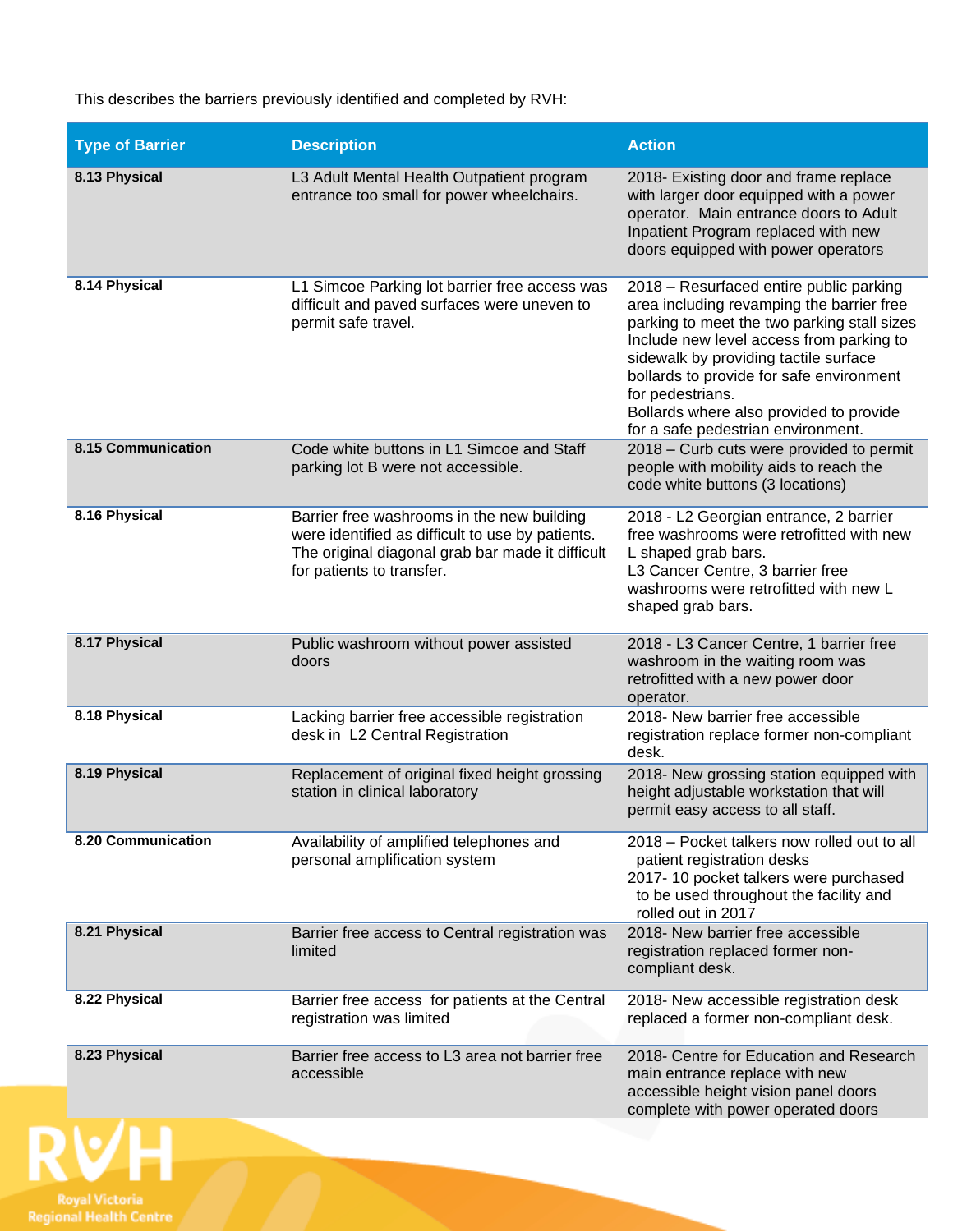This describes the barriers previously identified and completed by RVH:

| <b>Type of Barrier</b>    | <b>Description</b>                                                                                                                                                                                                                           | <b>Action</b>                                                                                                                                                                                                                                                                                                                                                                                                       |
|---------------------------|----------------------------------------------------------------------------------------------------------------------------------------------------------------------------------------------------------------------------------------------|---------------------------------------------------------------------------------------------------------------------------------------------------------------------------------------------------------------------------------------------------------------------------------------------------------------------------------------------------------------------------------------------------------------------|
| 8.24 Communication        | Lack of visual alert to fire alarm in original<br>building                                                                                                                                                                                   | Ongoing work noted above in 7.1<br>2016 - New F/A system was provided<br>during the Specialized Seniors Care<br>inpatient unit refresh including strobes<br>2017 - Strobes added to:<br>- new L3 Child + Youth Mental Health<br>- L4 Cardiac Intervention Unit<br>- L1 Cardiorespiratory Treatment Clinic,<br>2018- Strobes added to:<br>- L3 Centre for Teaching and Research<br>- L4 Transitional Care Inpatient. |
| 8.25 Physical             | 3SA was original built in 1997 and was not<br>accessible friendly for patient care. During the<br>refreshing program in late 2016 for L3<br>Specialized Seniors Care, updates were<br>planned.                                               | 2017- New barrier free accessible<br>Interprofessional desk and barrier free<br>shower and washroom constructed for<br>patient use, new power operated doors<br>with integrated card access installed.<br>Private patient room water closets have<br>been reconfigured to allow for patient<br>access from both sides for safe transfers.                                                                           |
| 8.26 Physical             | L4 Transitional Care Unit was originally built in<br>1997 and was not accessible friendly for<br>patient care.                                                                                                                               | 2017- New accessible height vision panel<br>doors complete with power operated<br>doors. New power door operators<br>installed on main entrances interfaced<br>with controlled access                                                                                                                                                                                                                               |
| 8.27 Physical             | Addictions: Washrooms, shower, kitchen<br>space                                                                                                                                                                                              | 2017- Completed renovations to comply<br>with barrier free access design                                                                                                                                                                                                                                                                                                                                            |
| <b>8.28 Communication</b> | No TTY service in Emergency department.<br>Not available                                                                                                                                                                                     | 2017 - Alternate accommodations to TTY<br>have been implemented                                                                                                                                                                                                                                                                                                                                                     |
| <b>8.29 Communication</b> | Hard of hearing/deaf clients are unable to be<br>alerted when they are being called for a test.<br>Communication pre/post operatively is<br>inconsistent (visual-tactile alert system<br>available in same day surgery and cancer<br>clinic) | 2016 - Rolled out Hearing Loss Tool Kit to<br>all departments in health centre<br>2015/2016                                                                                                                                                                                                                                                                                                                         |
| 8.30 Informational        | Website was non-compliant with standards                                                                                                                                                                                                     | 2015 - Website updated Jan. 1, 2015 to<br>meet compliance standards                                                                                                                                                                                                                                                                                                                                                 |
| 8.31 Physical             | Public entrance to Foundation office                                                                                                                                                                                                         | 2015 - Power operating device installed<br>Summer 2015                                                                                                                                                                                                                                                                                                                                                              |

*End of list of previously identified and completed Barriers.*

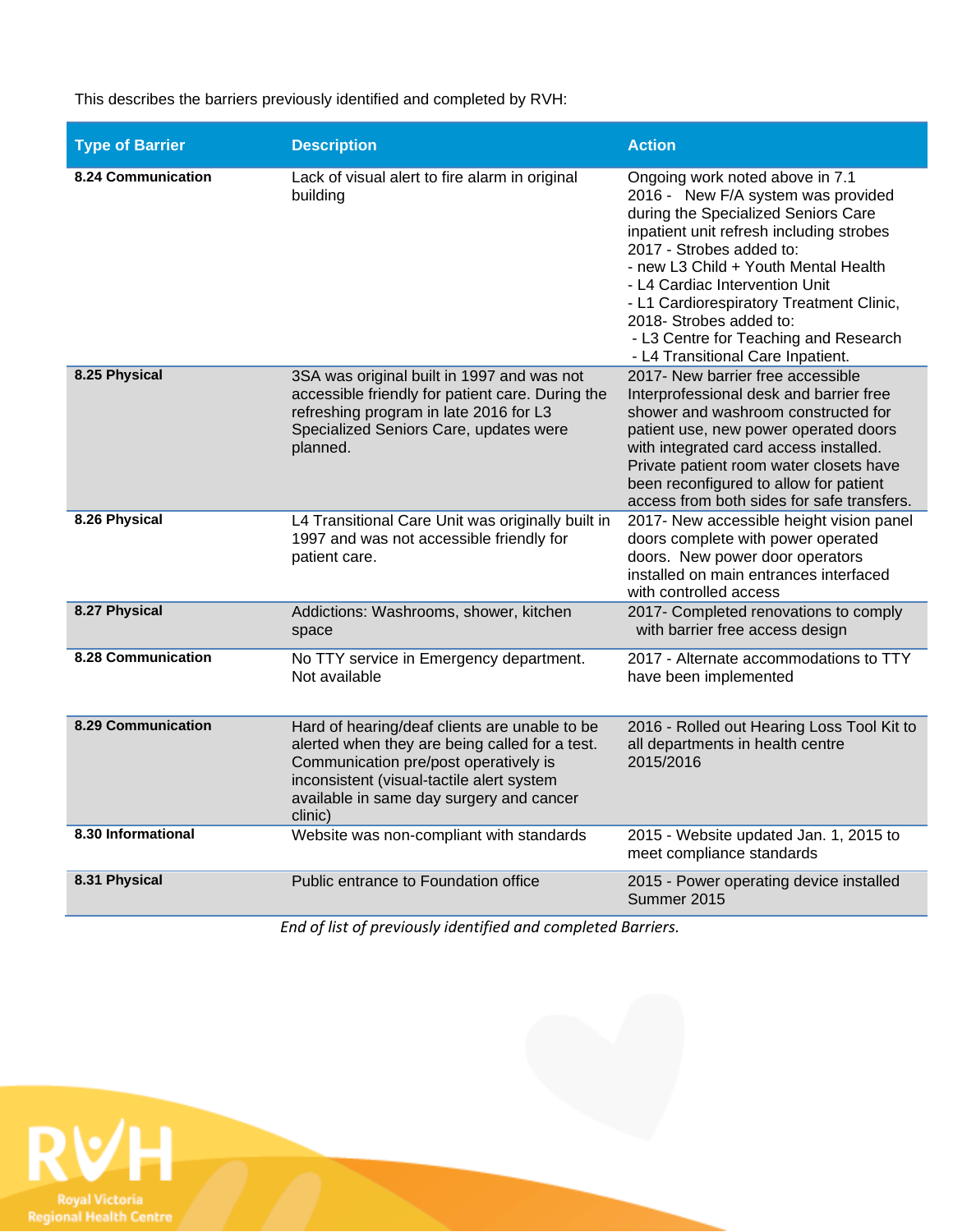

Addictions and Detox Washroom Upgrade Renovation in Progress March 2021

Addictions and Detox, and Community Dialysis Signage Upgrade, March 2021

Tactile Directional Indicators, August 2021 Public Launch of Electronic Wayfinding App, May 2021

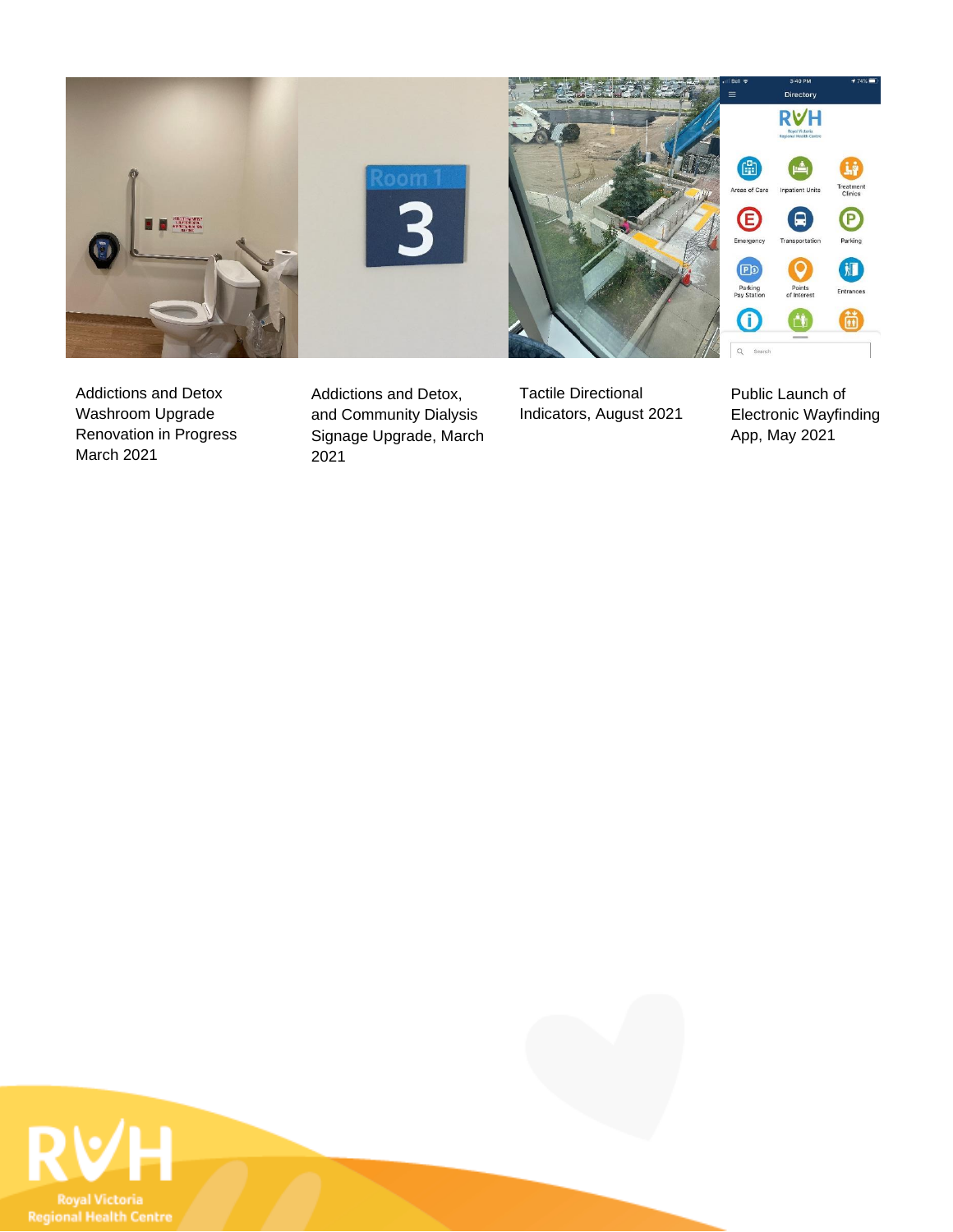### **9.0 Communication of the plan**

#### **Review and Monitoring Process**

The Accessibility Committee meets bi-monthly to review progress.

The committee is responsible for:

- Ensuring accessibility projects move ahead according to schedule
- Educating the organization and community of its mandates and promote their activities.

The chair is responsible for:

- Updating the senior leadership team annually.
- Providing an article to Corporate Communications annually
- Presenting projects requiring renovations to physical spaces to the Space Planning Committee for review and consideration for inclusion in the prioritized projects of the organization. Once approved the work is then coordinated by the Capital Planning and Redevelopment team.

#### **Communication of the Plan**

- RVH's Accessibility Plan will be available to the community and staff on the RVH website [www.rvh.on.ca](http://www.rvh.on.ca/)
- Information regarding the plan will be shared in hospital wide publications (I.e. Royal Review) and in the patient and family guide
- Comments and feedback regarding the Accessibility Plan can be submitted via the RVH website. This feedback is monitored by the RVH Corporate Communications Team and reported to the Accessibility Committee

#### **Education Plan**

- Accessibility training is a component of RVH's annual mandatory training modules in order to meet compliance with the Accessibility Standards for Customer Service OFT ref. 492/07. The modules are updated and posted on April 1<sup>st</sup> of each fiscal year.
- As part of orientation new staff are required to complete the modules
- All staff are required to review the modules annually